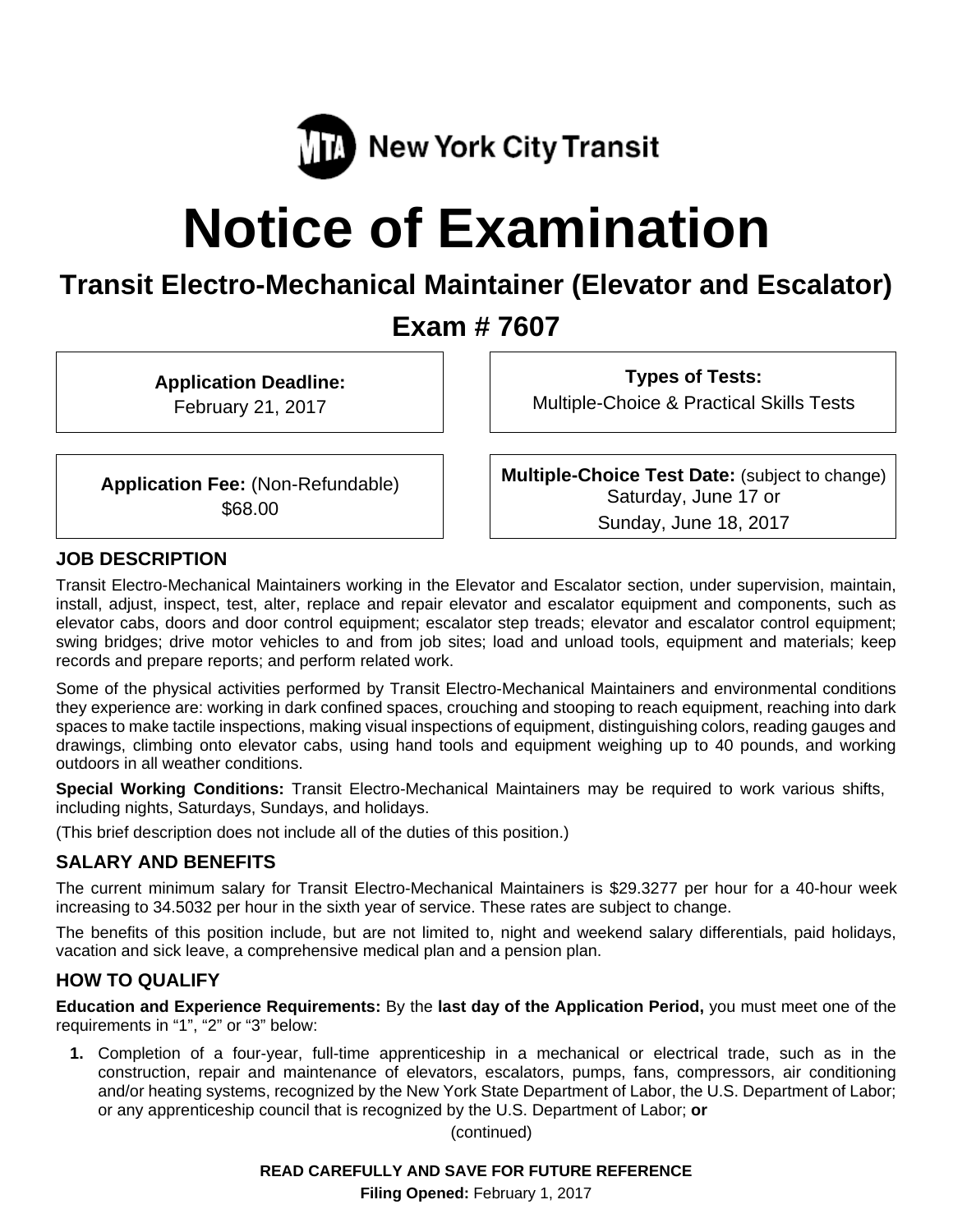## **HOW TO QUALIFY (continued)**

- 2. Three years of full-time satisfactory experience at the journey level (i.e., fully-trained, knowledgeable, proficient and competent *mechanic*) in one or a combination of the following areas:
	- a. The installation, maintenance and repair of heavy duty electro-mechanical equipment, such as pumps, ventilating fans, air compressors, sewage ejectors, cranes and related electro-mechanical controls and motors; or
	- b. The installation, maintenance and repair of heavy duty electrical equipment, such as generators, motors, rectifiers, and transformers; or
	- c. The maintenance, overhaul and installation of heavy duty pneumatic or hydraulic equipment, gasoline or diesel engines, and their components; or
	- d. The installation, repair and maintenance of industrial, commercial or domestic air conditioning units, or commercial refrigeration equipment, or heating systems in buildings, and the electrical controls and wiring for such equipment; or
	- e. The construction, installation, maintenance and repair of elevators and escalators, and their components; **or**
- 3. Two years of full-time satisfactory experience at the journey level as described in paragraph "2." above, plus completion of one of the following listed below **before obtaining your journey-level experience**:
	- a. Two years of full-time satisfactory experience performing work described above as a mechanic's helper, apprentice or trainee; or
	- b. Graduation from a recognized trade school or technical school, with a major course of study in electromechanical, electrical or electronic technology, or a closely related field totaling 600 hours; or
	- c. Graduation from a vocational high school, with a major course of study in electro-mechanical, electrical or electronic technology, or a closely related field; or
	- d. An associate degree or a higher-level degree, from an accredited college or university with a major course of study in electro-mechanical, electrical or electronic technology, or a closely related field.

Vocational high school, trade school or technical school education must be approved by a State's Department of Education or a recognized accrediting organization. College education must be from an accredited college or university, accredited by regional, national, professional or specialized agencies recognized as accrediting bodies by the U.S. Secretary of Education, and by the Council for Higher Education Accreditation (CHEA).

Qualifying part-time experience will be credited on a pro-rated basis.

You may be given the multiple-choice and practical skills tests before we review your qualifications. You are responsible for determining whether you meet the qualification requirements for this examination prior to submitting your application. If you are marked "Not Qualified," your application fee will **not** be refunded and you will **not** receive a score.

## **REQUIREMENTS TO BE APPOINTED**

**Driver License Requirement:** At the time of appointment, you must have a Motor Vehicle Driver License valid in the State of New York with no disqualifying restrictions that would preclude the performance of the duties of this title. If you have serious moving violations, a license suspension or an accident record you may be disqualified. This license must be maintained for the duration of your employment in the title.

**Drug Screening Requirement:** You must pass a drug screening in order to be appointed.

**Residency:** New York City residency is not required for this position.

**English Requirement:** You must be able to understand and be understood in English.

**Proof of Identity:** Under the Immigration Reform and Control Act of 1986, you must be able to prove your identity and your right to obtain employment in the United States prior to employment with MTA New York City Transit.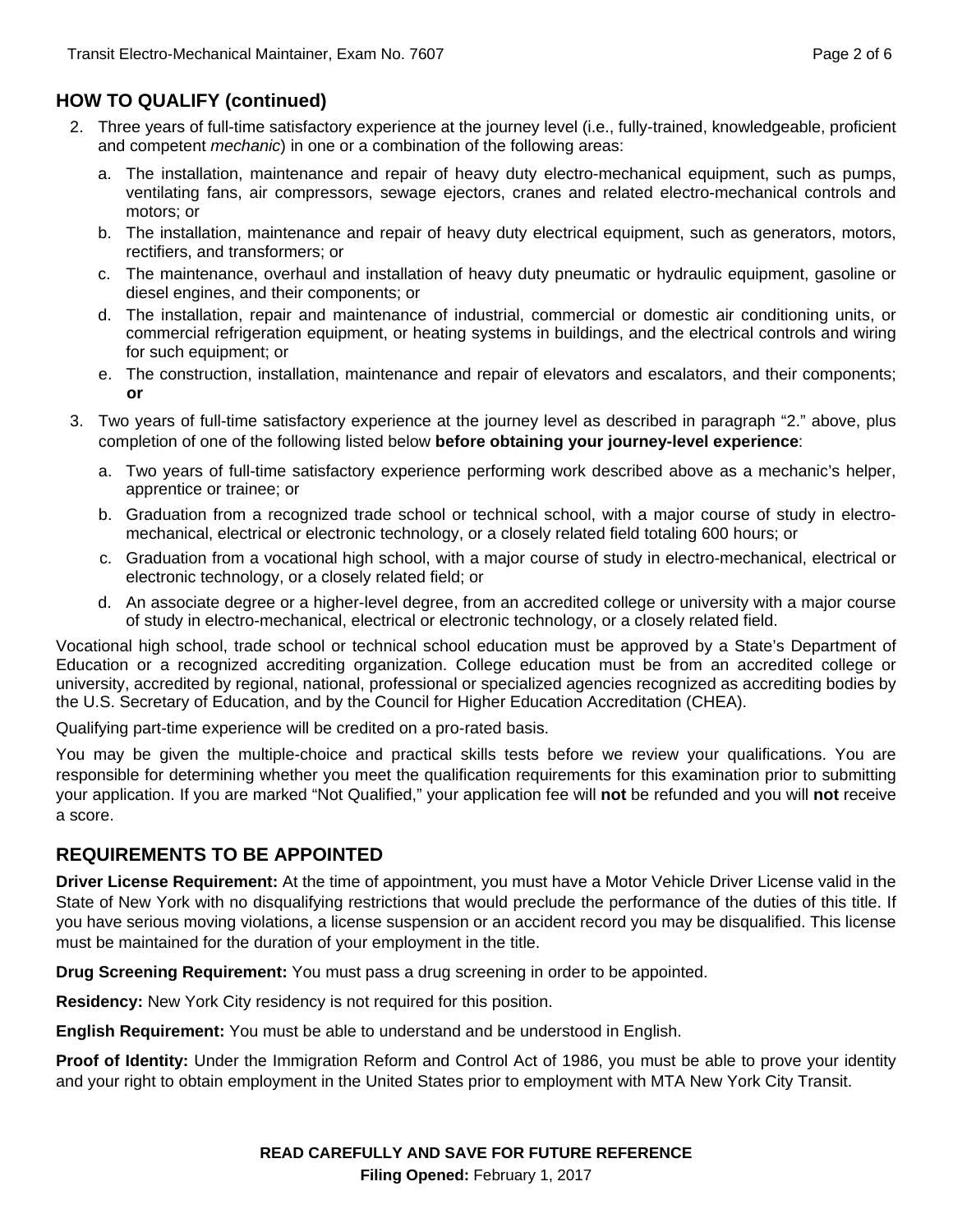## **HOW TO OBTAIN AN APPLICATION**

During the application period, you may obtain an *Application* for this examination online at http://www.mta.info/nyct/hr/appexam.htm or in person at the MTA New York City Transit Exam Information Center as indicated below:

**MTA New York City Transit Exam Information Center:** Open Monday through Friday, from 9 AM to 3 PM, in the lobby at 180 Livingston Street, Brooklyn, New York. Directions: take the A, C, F or R trains to the Jay Street-Metro Tech Station, or the 2, 3 or G train to the Hoyt Street Station. The MTA New York City Transit Exam Information Center will be closed on President's Day, Monday, February 20, 2017.

## **REQUIRED FORMS**

- 1. **Application:** Make sure that you follow all instructions included with your *Application*, including payment of fee. Save a copy of the instructions for future reference.
- 2. **Education and Experience Test Paper:** Write your social security number in the box at the top of the cover page, and the examination title and number in the box provided. This form must be filled out completely and in detail for you to receive your proper rating. Keep a copy of your completed Education and Experience Test Paper for your records.
- 3. **Foreign Education Fact Sheet (Required only if you need credit for your foreign education for this examination):** If you were educated outside the United States, you must have your foreign education evaluated to determine its equivalence to education obtained in the United States. The services that are approved to make this evaluation, as well as instructions on how to submit this evaluation are listed in the Foreign Education Fact Sheet included with your application packet. When you contact the evaluation service, ask for a "document-by document" (general) evaluation of your foreign education.

## **HOW TO SUBMIT AN APPLICATION AND PAY THE APPLICATION FEE**

If you believe you meet the requirements in the "How to Qualify" section, **you must apply by mail**.

MTA New York City Transit will **not** accept applications in person.

#### **Applications by Mail must:**

- 1. Include all of the required forms, as indicated in the "Required Forms" section above.
- 2. Be postmarked by the last day of the application period.
- 3. Be mailed to the address in the "Correspondence Section" of this notice.
- 4. Include the appropriate fee in the form of a money order.

#### **The Money Order (Postal Money Order Preferred) must:**

- 1. Be made payable to MTA New York City Transit.
- 2. Be valid for one year.
- 3. Have the following information written on it: your name, home address, the last four digits of your social security number, and the exam title and exam number.

Save your money order receipt for future reference and proof of filing an *Application*.

#### **Cash and personal checks will not be accepted**.

**Application Fee:** This fee is generally not refundable. Under special circumstances, you may be entitled to a refund. You should refer to the Department of Citywide Administrative Services (DCAS) Exam Regulations to determine if you are entitled to a refund prior to requesting a refund. You can refer to the bottom of the last page of this Notice of Examination for instructions on how to obtain a copy of the DCAS Exam Regulations.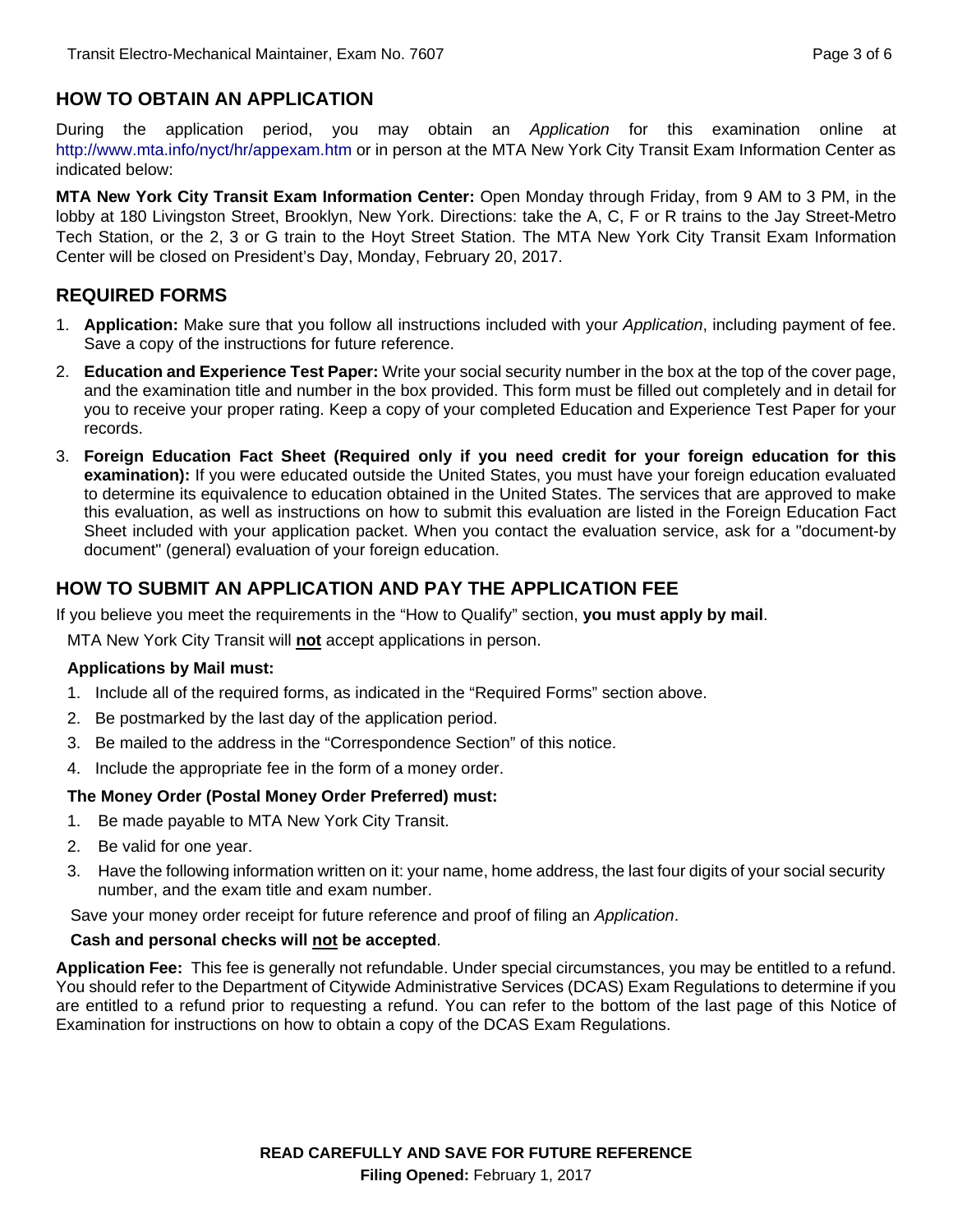## **HOW TO SUBMIT AN APPLICATION WHEN REQUESTING A FEE WAIVER**

Applicants who wish to request a Fee Waiver must obtain an *Application* in person at the MTA New York City Transit Exam Information Center as indicated below and must submit the *Application* and required forms by mail to the address in the Correspondence section below **by the last day of the application period.**

MTA New York City Transit will not accept applications in person. Additional information on requesting an application fee waiver is available with the *Application.* 

## **ADMISSION LETTER**

An *Admission Letter* will be mailed to you about 10 days before the date of the multiple-choice test. If you do not receive an *Admission Letter* at least 4 days before the test date, you may obtain a duplicate letter at the MTA New York City Transit Exam Information Center (as indicated above). A paper copy of the *Admission Letter* is your ticket for admission to the test.

## **THE TEST**

You will be given a qualifying multiple-choice test and a competitive practical skills test. You must achieve a score of at least 70% to pass each test. Only those who meet the qualifying education and experience requirements and pass the qualifying multiple-choice test will be scheduled to take the competitive practical skills test. Your score on the competitive practical skills test will determine your place on the eligible list.

The qualifying multiple-choice test may include questions on basic electrical theory; electrical, mechanical, pneumatic and hydraulic devices and components related to the trade; proper selection and use of tools, instruments and materials; safe, proper and efficient work practices; reading and interpreting blueprints and drawings; performing jobrelated calculations; keeping records and other related areas.

The competitive practical skills test may include tasks related to the installation, testing, maintenance, and repair of electrical, electronic, mechanical, and electromechanical components and systems related to the trade, including the selection and use of appropriate tools, materials, and measuring devices; related mechanical work; reading and interpreting technical drawings; shop math; safe work practices and procedures; and other related areas.

Veterans' or Disabled Veterans' Credit will be granted only to eligible passing candidates who request that such credit be applied. Veterans' or Disabled Veterans' Credit should be requested at the time of application, but **must** be requested before the date the eligible list is established. Claims for Veterans' or Disabled Veterans' Credit cannot be made once the eligible list is established.

## **TEST ADMINISTRATION GUIDELINES**

**Warning:** You are not permitted to enter the test site with cellular phones, beepers, pagers, cameras, portable media players, or other electronic devices. Calculators are permitted; however, they must be hand-held, battery or solarpowered, numeric only. Calculators with functions **other than** addition, subtraction, multiplication and division **are prohibited**. Electronic devices with an alphabetic keyboard or with word processing or data recording capabilities such as planners, organizers, etc. are prohibited. If you use any of these devices in the building at any time before, during or after the test, you may not receive your test results, your test score may be nullified, and your application fee will not be refunded.

You may not have any other person, including children, present with you while you are being processed for or taking the test and no one may wait inside the test site while you are taking the test.

**Required Identification:** You are required to bring one (1) form of valid (non-expired) signature and photo bearing identification to the test site. The name that was used to apply for the exam must match the first and last name on the photo ID. A list of acceptable identification documents is provided below. If you do not have an acceptable ID, you may be denied testing. Acceptable forms of identification (bring one) are as follows: state issued driver's license, state issued identification card, US Government issued passport, US Government issued military identification card, US Government issued Alien Registration Card, employer identification card with photo, or student identification card with photo.

(continued)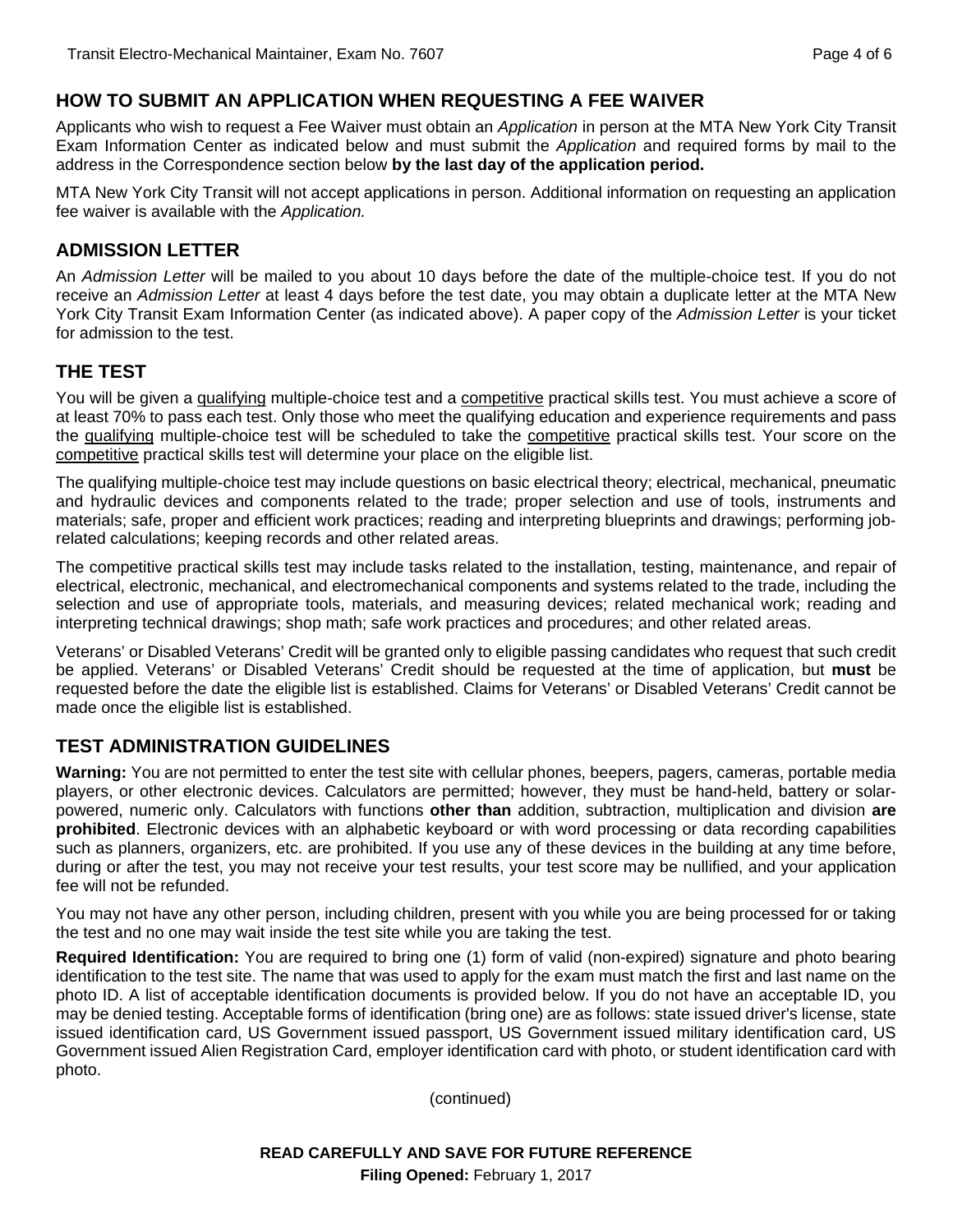## **TEST ADMINISTRATION GUIDELINES (continued)**

**Leaving:** You must leave the test site once you finish the test. If you leave the test site after being fingerprinted but before finishing the test, you will not be permitted to re-enter. If you disregard this instruction and re-enter the test site, you may not receive your test results, your test score may be nullified, and your application fee will not be refunded.

## **THE TEST RESULTS**

If you meet the qualifying education and experience requirements and pass the qualifying multiple-choice test and the competitive practical skills test, your name will be placed in final score order on an eligible list and you will be given a list number. You will be notified by mail of your test results. You will be considered for appointment when your name is reached on the eligible list.

## **SPECIAL ARRANGEMENTS**

**Special Test Accommodations:** If you plan to request special testing accommodations due to disability or an alternate test date due to your religious belief, follow the instructions included with your *Application* and mail your request to the address found in the "Correspondence Section" below no later than 30 days prior to the scheduled test date.

**Make-Up Test:** You may apply for a make-up test if you cannot take the test on the scheduled test date for any of the following reasons:

- 1. Compulsory attendance before a public body;
- 2. On-the-job injury or illness caused by municipal employment where you are an officer or employee of the City;
- 3. Absence from the test within one week following the death of a spouse, domestic partner, parent, sibling, child or child of a domestic partner where you are an officer or employee of the City;
- 4. Absence due to ordered military duty;
- 5. A clear error for which MTA New York City Transit is responsible; or
- 6. A temporary disability, pregnancy-related, or child-birth-related condition preventing you from taking the test.

To request a make-up test, mail your request with your documentation of special circumstances to the address found in the "Correspondence" section below within 60 days of your scheduled test date or within 90 days following termination of your military duty.

## **ADDITIONAL INFORMATION**

**Promotion Examination:** A promotion examination for this title is being held for eligible MTA New York City Transit employees. The names appearing on the promotion list will be considered first in filling vacancies with MTA New York City Transit.

**Training:** Qualified candidates who are appointed will be required to complete and pass all parts of a training course before the end of an 18-month probationary period. Those probationary employees who do not successfully complete this training course will be terminated.